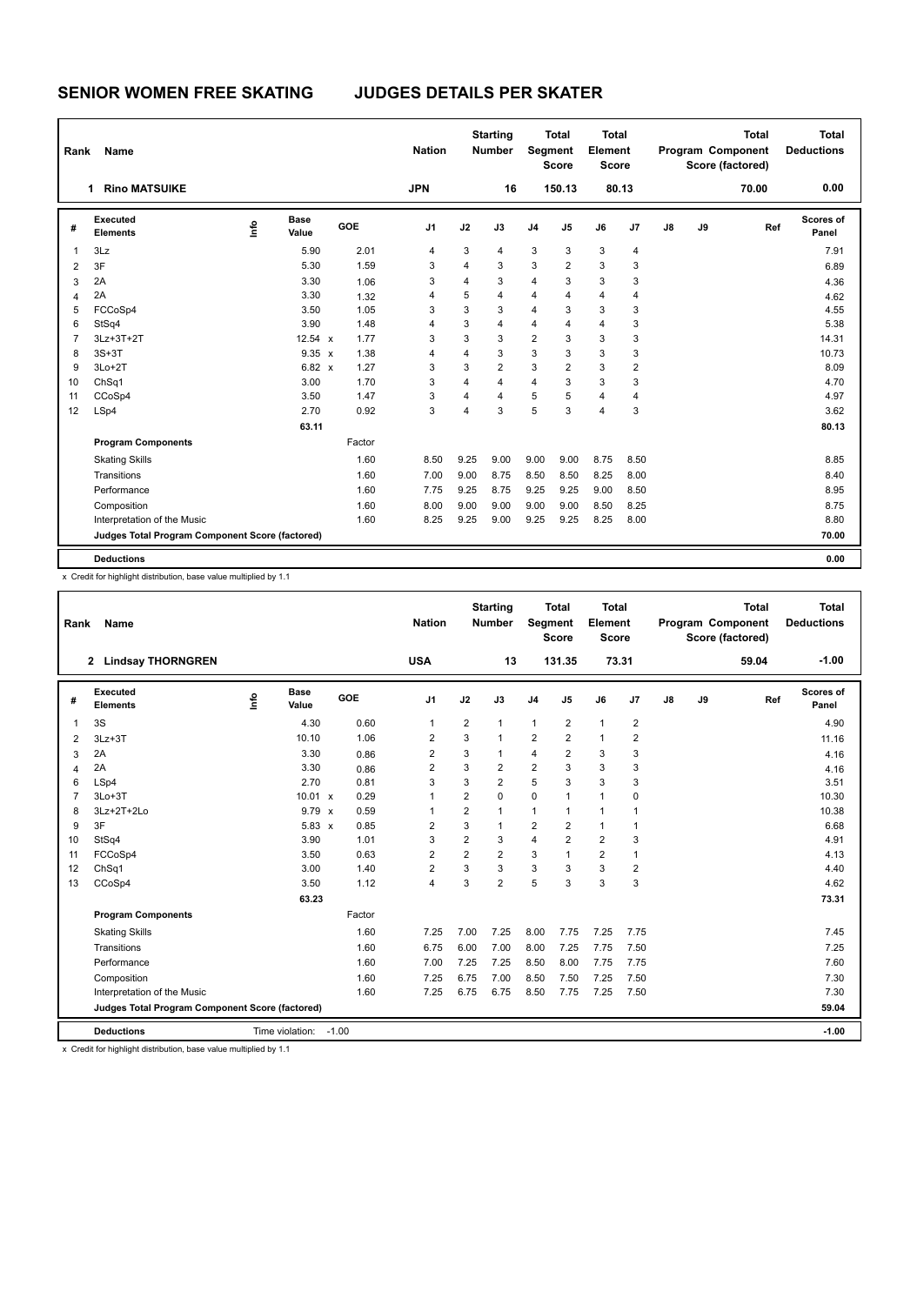| Rank           | Name                                            |      |                      |         | <b>Nation</b>  |                | <b>Starting</b><br><b>Number</b> | Segment        | <b>Total</b><br><b>Score</b> | <b>Total</b><br>Element<br><b>Score</b> |                |               |    | <b>Total</b><br><b>Program Component</b><br>Score (factored) | <b>Total</b><br><b>Deductions</b> |
|----------------|-------------------------------------------------|------|----------------------|---------|----------------|----------------|----------------------------------|----------------|------------------------------|-----------------------------------------|----------------|---------------|----|--------------------------------------------------------------|-----------------------------------|
|                | <b>Jülia LANG</b><br>3                          |      |                      |         | <b>HUN</b>     |                | 15                               |                | 110.08                       |                                         | 58.32          |               |    | 51.76                                                        | 0.00                              |
| #              | Executed<br><b>Elements</b>                     | lnfo | <b>Base</b><br>Value | GOE     | J <sub>1</sub> | J2             | J3                               | J <sub>4</sub> | J <sub>5</sub>               | J6                                      | J <sub>7</sub> | $\mathsf{J}8$ | J9 | Ref                                                          | Scores of<br>Panel                |
| 1              | $2A+3T$                                         |      | 7.50                 | 0.59    | $\overline{2}$ | $\overline{2}$ | $\mathbf{1}$                     | $\overline{2}$ | $\overline{2}$               | 0                                       | 0              |               |    |                                                              | 8.09                              |
| 2              | 3Lz+1Eu+2S                                      |      | 7.70                 | $-0.12$ | 0              | $\mathbf 0$    | $-1$                             | $\mathbf 0$    | 1                            | $\mathbf 0$                             | $-1$           |               |    |                                                              | 7.58                              |
| 3              | ChSq1                                           |      | 3.00                 | 0.70    | 1              | 1              | 0                                | 2              | $\overline{2}$               | $\overline{2}$                          | 1              |               |    |                                                              | 3.70                              |
| 4              | $3Fq+2T$                                        | q    | 6.60                 | $-1.27$ | $-3$           | $-2$           | $-2$                             | $-2$           | $-2$                         | $-3$                                    | $-3$           |               |    |                                                              | 5.33                              |
| 5              | 3Lo                                             |      | 4.90                 | $-0.78$ | $-2$           | $-1$           | $-2$                             | $-1$           | $\Omega$                     | $-2$                                    | $-2$           |               |    |                                                              | 4.12                              |
| 6              | LSp4                                            |      | 2.70                 | 0.54    | 2              | $\overline{2}$ | $\overline{2}$                   | 2              | 3                            | $\overline{2}$                          | 2              |               |    |                                                              | 3.24                              |
| $\overline{7}$ | StSq3                                           |      | 3.30                 | 0.33    | 0              | $\mathbf{1}$   | $\Omega$                         | 2              | $\overline{2}$               | $\mathbf{1}$                            | 1              |               |    |                                                              | 3.63                              |
| 8              | 3Lzq                                            | q    | 6.49 x               | $-2.01$ | -3             | $-3$           | -4                               | $-3$           | $-3$                         | -4                                      | -4             |               |    |                                                              | 4.48                              |
| 9              | 3F                                              |      | $5.83 \times$        | $-0.11$ | $\Omega$       | $\Omega$       | $\mathbf 0$                      | $\mathbf 0$    | $\mathbf 0$                  | $-1$                                    | $-2$           |               |    |                                                              | 5.72                              |
| 10             | FCCoSp4                                         |      | 3.50                 | 0.63    | $\overline{2}$ | $\overline{2}$ | $\mathbf{1}$                     | $\overline{2}$ | $\overline{2}$               | $\overline{2}$                          | 1              |               |    |                                                              | 4.13                              |
| 11             | 2A                                              |      | $3.63 \times$        | 0.40    | 1              | 3              | 1                                | 1              | 2                            | $\mathbf{1}$                            | 1              |               |    |                                                              | 4.03                              |
| 12             | CCoSp4                                          |      | 3.50                 | 0.77    | $\overline{2}$ | $\overline{2}$ | $\overline{1}$                   | 3              | 3                            | $\overline{2}$                          | $\overline{2}$ |               |    |                                                              | 4.27                              |
|                |                                                 |      | 58.65                |         |                |                |                                  |                |                              |                                         |                |               |    |                                                              | 58.32                             |
|                | <b>Program Components</b>                       |      |                      | Factor  |                |                |                                  |                |                              |                                         |                |               |    |                                                              |                                   |
|                | <b>Skating Skills</b>                           |      |                      | 1.60    | 6.75           | 6.75           | 6.50                             | 7.25           | 7.25                         | 6.25                                    | 6.50           |               |    |                                                              | 6.75                              |
|                | Transitions                                     |      |                      | 1.60    | 6.25           | 6.50           | 5.75                             | 7.25           | 6.75                         | 6.00                                    | 5.75           |               |    |                                                              | 6.25                              |
|                | Performance                                     |      |                      | 1.60    | 6.00           | 6.75           | 6.00                             | 7.25           | 7.50                         | 6.25                                    | 6.25           |               |    |                                                              | 6.50                              |
|                | Composition                                     |      |                      | 1.60    | 6.25           | 6.75           | 5.75                             | 7.25           | 7.00                         | 6.00                                    | 6.00           |               |    |                                                              | 6.40                              |
|                | Interpretation of the Music                     |      |                      | 1.60    | 6.25           | 7.00           | 6.00                             | 7.00           | 7.00                         | 6.00                                    | 5.50           |               |    |                                                              | 6.45                              |
|                | Judges Total Program Component Score (factored) |      |                      |         |                |                |                                  |                |                              |                                         |                |               |    |                                                              | 51.76                             |
|                | <b>Deductions</b>                               |      |                      |         |                |                |                                  |                |                              |                                         |                |               |    |                                                              | 0.00                              |

x Credit for highlight distribution, base value multiplied by 1.1 q Jump landed on the quarter

| Rank           | Name                                            |         |                      |         | <b>Nation</b>  |                | <b>Starting</b><br><b>Number</b> | Segment        | <b>Total</b><br><b>Score</b> | <b>Total</b><br>Element<br><b>Score</b> |                |    |    | <b>Total</b><br>Program Component<br>Score (factored) | <b>Total</b><br><b>Deductions</b> |
|----------------|-------------------------------------------------|---------|----------------------|---------|----------------|----------------|----------------------------------|----------------|------------------------------|-----------------------------------------|----------------|----|----|-------------------------------------------------------|-----------------------------------|
|                | 4 Oona OUNASVUORI                               |         |                      |         | <b>FIN</b>     |                | 9                                |                | 109.43                       | 58.71                                   |                |    |    | 50.72                                                 | 0.00                              |
| #              | Executed<br><b>Elements</b>                     | lnfo    | Base<br>Value        | GOE     | J1             | J2             | J3                               | J <sub>4</sub> | J5                           | J6                                      | J7             | J8 | J9 | Ref                                                   | <b>Scores of</b><br>Panel         |
| 1              | $2A+3T$                                         |         | 7.50                 | 0.76    | 2              | $\overline{2}$ | $\mathbf{1}$                     | $\overline{2}$ | $\overline{2}$               | $\mathbf{1}$                            | $\overline{2}$ |    |    |                                                       | 8.26                              |
| 2              | $3Lz + 2T$                                      |         | 7.20                 | 1.06    | 2              | 3              | 1                                | $\mathbf{1}$   | $\overline{2}$               | $\overline{2}$                          | $\overline{2}$ |    |    |                                                       | 8.26                              |
| 3              | 3F                                              |         | 5.30                 | 0.53    | $\mathbf 0$    | $\overline{2}$ | 1                                | 1              | 1                            | $\mathbf{1}$                            | 1              |    |    |                                                       | 5.83                              |
| $\overline{4}$ | 3S                                              |         | 4.30                 | 0.26    | 1              | $\mathbf{1}$   | $\mathbf 0$                      | $\mathbf 0$    | $\mathbf{1}$                 | $\mathbf{1}$                            | $-1$           |    |    |                                                       | 4.56                              |
| 5              | LSp4                                            |         | 2.70                 | 0.22    | 0              | $\overline{2}$ | $-1$                             | $\mathbf{1}$   | 1                            | $\overline{\mathbf{c}}$                 | 0              |    |    |                                                       | 2.92                              |
| 6              | 3Lz                                             |         | $6.49 \times$        | $-2.48$ | $-4$           | $-3$           | $-4$                             | $-5$           | $-4$                         | $-5$                                    | $-4$           |    |    |                                                       | 4.01                              |
| $\overline{7}$ | $3F<+1T$                                        | $\prec$ | 5.10<br>$\mathbf{x}$ | $-1.27$ | -4             | $-2$           | $-3$                             | $-3$           | $-3$                         | $-3$                                    | $-3$           |    |    |                                                       | 3.83                              |
| 8              | 3Lo                                             |         | 5.39<br>$\mathbf{x}$ | 0.49    | 1              | 3              | $\mathbf{1}$                     | $\mathbf{1}$   | 1                            | $\mathbf{1}$                            | 1              |    |    |                                                       | 5.88                              |
| 9              | FCCoSp4                                         |         | 3.50                 | 0.49    | 0              | $\overline{2}$ | $-1$                             | $\overline{2}$ | $\mathbf{1}$                 | $\overline{2}$                          | $\overline{2}$ |    |    |                                                       | 3.99                              |
| 10             | StSq3                                           |         | 3.30                 | 0.53    | 1              | 1              | $\mathbf{1}$                     | $\overline{2}$ | $\overline{2}$               | $\overline{2}$                          | $\overline{2}$ |    |    |                                                       | 3.83                              |
| 11             | ChSq1                                           |         | 3.00                 | 0.80    | 2              | 1              | 1                                | $\overline{2}$ | $\overline{2}$               | $\overline{2}$                          | 1              |    |    |                                                       | 3.80                              |
| 12             | CCoSp3                                          |         | 3.00                 | 0.54    | $\overline{2}$ | $\overline{2}$ | $-2$                             | $\overline{2}$ | $\overline{2}$               | $\overline{2}$                          | $\mathbf{1}$   |    |    |                                                       | 3.54                              |
|                |                                                 |         | 56.78                |         |                |                |                                  |                |                              |                                         |                |    |    |                                                       | 58.71                             |
|                | <b>Program Components</b>                       |         |                      | Factor  |                |                |                                  |                |                              |                                         |                |    |    |                                                       |                                   |
|                | <b>Skating Skills</b>                           |         |                      | 1.60    | 6.00           | 6.25           | 6.25                             | 6.75           | 6.75                         | 7.00                                    | 7.00           |    |    |                                                       | 6.60                              |
|                | Transitions                                     |         |                      | 1.60    | 5.25           | 5.75           | 5.50                             | 6.00           | 5.75                         | 6.00                                    | 6.25           |    |    |                                                       | 5.80                              |
|                | Performance                                     |         |                      | 1.60    | 5.75           | 6.00           | 5.75                             | 6.50           | 6.75                         | 7.25                                    | 7.00           |    |    |                                                       | 6.40                              |
|                | Composition                                     |         |                      | 1.60    | 6.25           | 6.00           | 5.50                             | 6.50           | 6.50                         | 6.75                                    | 6.75           |    |    |                                                       | 6.40                              |
|                | Interpretation of the Music                     |         |                      | 1.60    | 5.75           | 6.25           | 6.00                             | 6.50           | 6.75                         | 7.00                                    | 7.00           |    |    |                                                       | 6.50                              |
|                | Judges Total Program Component Score (factored) |         |                      |         |                |                |                                  |                |                              |                                         |                |    |    |                                                       | 50.72                             |
|                | <b>Deductions</b>                               |         |                      |         |                |                |                                  |                |                              |                                         |                |    |    |                                                       | 0.00                              |

< Under-rotated jump x Credit for highlight distribution, base value multiplied by 1.1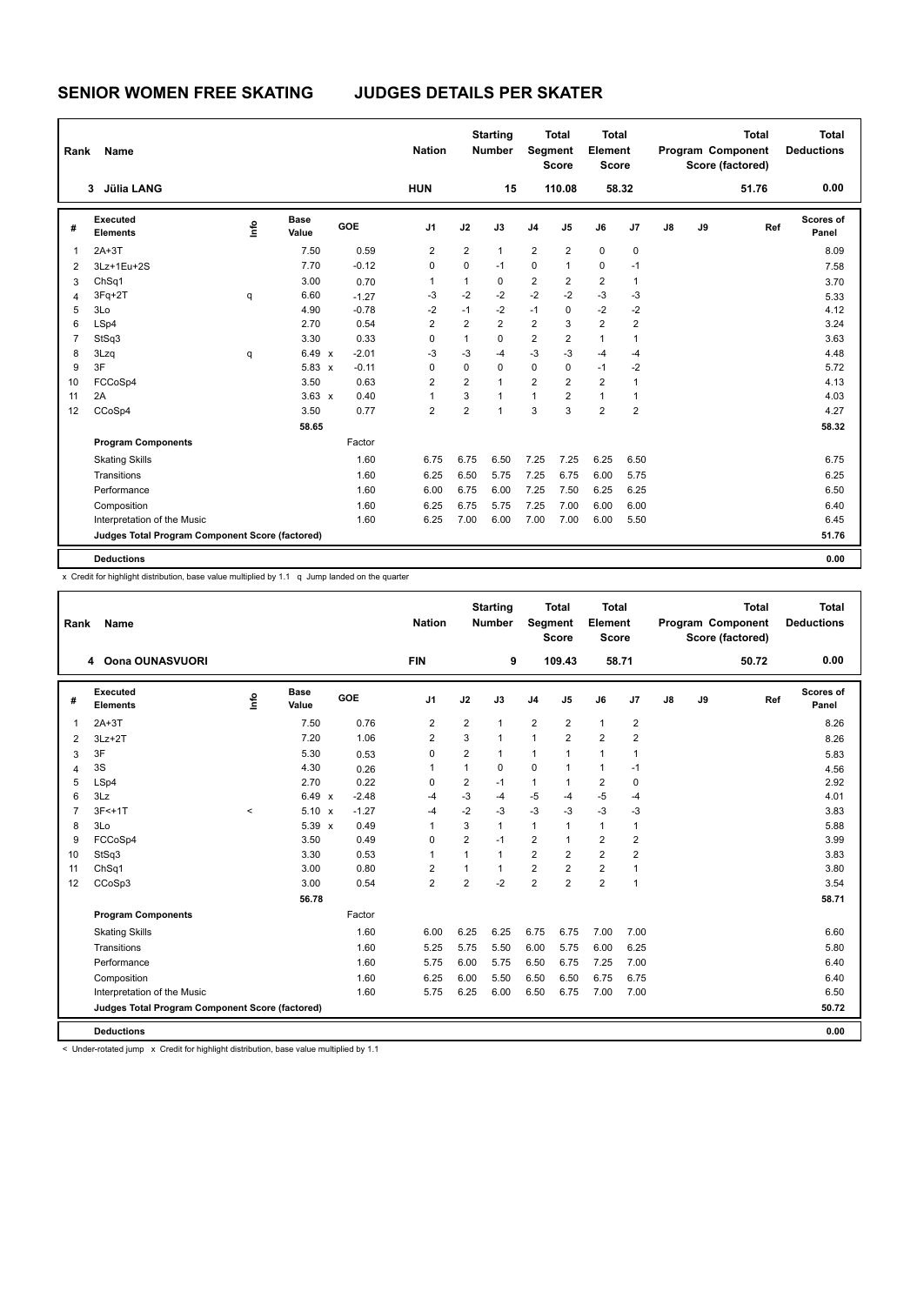| Rank           | <b>Name</b>                                     |      |               |         | <b>Nation</b>  |                | <b>Starting</b><br><b>Number</b> | Segment        | <b>Total</b><br><b>Score</b> | Total<br>Element<br><b>Score</b> |                |    |    | <b>Total</b><br>Program Component<br>Score (factored) | Total<br><b>Deductions</b> |
|----------------|-------------------------------------------------|------|---------------|---------|----------------|----------------|----------------------------------|----------------|------------------------------|----------------------------------|----------------|----|----|-------------------------------------------------------|----------------------------|
|                | Sophia SCHALLER<br>5                            |      |               |         | <b>AUT</b>     |                | 12                               |                | 103.77                       | 53.69                            |                |    |    | 50.08                                                 | 0.00                       |
| #              | Executed<br><b>Elements</b>                     | ١mfo | Base<br>Value | GOE     | J <sub>1</sub> | J2             | J3                               | J <sub>4</sub> | J <sub>5</sub>               | J6                               | J7             | J8 | J9 | Ref                                                   | Scores of<br>Panel         |
| $\overline{1}$ | 2A+1Eu+3S                                       |      | 8.10          | 0.00    | 0              | 1              | $-1$                             | $\pmb{0}$      | 0                            | $\mathbf 0$                      | 0              |    |    |                                                       | 8.10                       |
| $\overline{2}$ | 3F                                              |      | 5.30          | $-0.32$ | $-1$           | 1              | $-1$                             | $-1$           | 0                            | $\pmb{0}$                        | $-1$           |    |    |                                                       | 4.98                       |
| 3              | 3Lo                                             |      | 4.90          | $-1.27$ | $-3$           | $-3$           | $-2$                             | $-3$           | $-2$                         | $-2$                             | $-3$           |    |    |                                                       | 3.63                       |
| 4              | CCSp4                                           |      | 3.20          | 0.64    | $\overline{2}$ | 3              | $\mathbf{1}$                     | $\overline{2}$ | $\overline{2}$               | $\overline{2}$                   | $\overline{2}$ |    |    |                                                       | 3.84                       |
| 5              | 1Lz                                             |      | 0.60          | $-0.29$ | $-5$           | $-5$           | $-5$                             | $-3$           | $-4$                         | $-5$                             | $-5$           |    |    |                                                       | 0.31                       |
| 6              | ChSq1                                           |      | 3.00          | 0.50    | 1              | $\overline{2}$ | $\mathbf{1}$                     | $\mathbf{1}$   | 1                            | $\mathbf{1}$                     | 1              |    |    |                                                       | 3.50                       |
| $\overline{7}$ | 3S                                              |      | $4.73 \times$ | 0.17    | 1              | $\mathbf{1}$   | $\mathbf{1}$                     | $\Omega$       | $\Omega$                     | $\mathbf 0$                      | $\Omega$       |    |    |                                                       | 4.90                       |
| 8              | $3Lo+2T$                                        |      | $6.82 \times$ | 0.00    | 1              | $\mathbf 0$    | $\mathbf 0$                      | $\mathbf 0$    | 0                            | $\mathbf 0$                      | 0              |    |    |                                                       | 6.82                       |
| 9              | FCCoSp4                                         |      | 3.50          | 0.56    | 1              | $\overline{2}$ | $\mathbf{1}$                     | $\overline{2}$ | $\overline{2}$               | $\overline{2}$                   | $\overline{1}$ |    |    |                                                       | 4.06                       |
| 10             | StSq3                                           |      | 3.30          | 0.66    | 1              | $\overline{2}$ | $\overline{2}$                   | $\overline{2}$ | $\overline{2}$               | $\overline{2}$                   | 2              |    |    |                                                       | 3.96                       |
| 11             | $2A+2T$                                         |      | 5.06 x        | 0.33    | 1              | $\overline{2}$ | $\mathbf{1}$                     | $\mathbf{1}$   | 1                            | $\mathbf{1}$                     | 1              |    |    |                                                       | 5.39                       |
| 12             | CCoSp4                                          |      | 3.50          | 0.70    | $\overline{2}$ | $\overline{2}$ | $\overline{1}$                   | 3              | $\overline{2}$               | $\overline{2}$                   | $\overline{2}$ |    |    |                                                       | 4.20                       |
|                |                                                 |      | 52.01         |         |                |                |                                  |                |                              |                                  |                |    |    |                                                       | 53.69                      |
|                | <b>Program Components</b>                       |      |               | Factor  |                |                |                                  |                |                              |                                  |                |    |    |                                                       |                            |
|                | <b>Skating Skills</b>                           |      |               | 1.60    | 6.50           | 6.25           | 6.25                             | 6.25           | 6.50                         | 6.50                             | 6.50           |    |    |                                                       | 6.40                       |
|                | Transitions                                     |      |               | 1.60    | 5.75           | 6.00           | 6.00                             | 6.25           | 6.25                         | 6.00                             | 6.00           |    |    |                                                       | 6.05                       |
|                | Performance                                     |      |               | 1.60    | 6.25           | 6.00           | 5.75                             | 6.50           | 6.75                         | 6.25                             | 6.25           |    |    |                                                       | 6.25                       |
|                | Composition                                     |      |               | 1.60    | 6.00           | 6.25           | 6.00                             | 6.75           | 6.25                         | 6.50                             | 6.25           |    |    |                                                       | 6.25                       |
|                | Interpretation of the Music                     |      |               | 1.60    | 6.25           | 6.25           | 5.50                             | 6.75           | 7.00                         | 6.50                             | 6.00           |    |    |                                                       | 6.35                       |
|                | Judges Total Program Component Score (factored) |      |               |         |                |                |                                  |                |                              |                                  |                |    |    |                                                       | 50.08                      |
|                | <b>Deductions</b>                               |      |               |         |                |                |                                  |                |                              |                                  |                |    |    |                                                       | 0.00                       |

x Credit for highlight distribution, base value multiplied by 1.1

| Rank           | <b>Name</b>                                     |             |                      |         | <b>Nation</b>  |                | <b>Starting</b><br><b>Number</b> | Segment        | <b>Total</b><br><b>Score</b> | <b>Total</b><br>Element<br><b>Score</b> |                |               |    | <b>Total</b><br>Program Component<br>Score (factored) | <b>Total</b><br><b>Deductions</b> |
|----------------|-------------------------------------------------|-------------|----------------------|---------|----------------|----------------|----------------------------------|----------------|------------------------------|-----------------------------------------|----------------|---------------|----|-------------------------------------------------------|-----------------------------------|
|                | <b>Maia MAZZARA</b><br>6                        |             |                      |         | <b>FRA</b>     |                | 10                               |                | 103.48                       |                                         | 53.72          |               |    | 49.76                                                 | 0.00                              |
| #              | Executed<br><b>Elements</b>                     | <u>lnfo</u> | <b>Base</b><br>Value | GOE     | J <sub>1</sub> | J2             | J3                               | J <sub>4</sub> | J5                           | J6                                      | J7             | $\mathsf{J}8$ | J9 | Ref                                                   | <b>Scores of</b><br>Panel         |
| 1              | 3F+1Eu+2S                                       |             | 7.10                 | $-0.64$ | $-1$           | $-1$           | $-1$                             | $-2$           | $-1$                         | $-2$                                    | $-1$           |               |    |                                                       | 6.46                              |
| 2              | 2A                                              |             | 3.30                 | 0.46    | 1              | $\mathbf 1$    | $\mathbf{1}$                     | $\mathbf{1}$   | $\overline{2}$               | $\overline{2}$                          | $\overline{2}$ |               |    |                                                       | 3.76                              |
| 3              | 3Lze+2T                                         | e           | 6.02                 | $-1.13$ | $-2$           | $-2$           | $-3$                             | $-4$           | $-2$                         | $-3$                                    | $-2$           |               |    |                                                       | 4.89                              |
| 4              | 3Log                                            | q           | 4.90                 | $-1.08$ | $-2$           | $-2$           | $-3$                             | $\mathbf 0$    | $-2$                         | $-3$                                    | $-2$           |               |    |                                                       | 3.82                              |
| 5              | FSSp4                                           |             | 3.00                 | 0.24    | $\mathbf{1}$   | $\mathbf{1}$   | $\mathbf{1}$                     | $\mathbf 0$    | $\mathbf 0$                  | $\mathbf{1}$                            | 1              |               |    |                                                       | 3.24                              |
| 6              | 3Lz!q                                           | J.          | $6.49 \times$        | $-1.89$ | $-2$           | $-4$           | $-1$                             | $-4$           | $-3$                         | $-3$                                    | $-4$           |               |    |                                                       | 4.60                              |
| $\overline{7}$ | $2A+3T$                                         |             | $8.25 \times$        | $-0.59$ | $-1$           | $-1$           | $-2$                             | $-2$           | $-1$                         | $-2$                                    | $-1$           |               |    |                                                       | 7.66                              |
| 8              | 3S                                              |             | $4.73 \times$        | 0.17    | $\mathbf{1}$   | 1              | $\Omega$                         | $\Omega$       | 1                            | $\mathbf 0$                             | 0              |               |    |                                                       | 4.90                              |
| 9              | StSq3                                           |             | 3.30                 | 0.59    | $\mathbf{1}$   | $\overline{2}$ | $-1$                             | $\overline{2}$ | $\overline{2}$               | $\overline{2}$                          | $\overline{2}$ |               |    |                                                       | 3.89                              |
| 10             | Ch <sub>Sq1</sub>                               |             | 3.00                 | 0.50    | $\mathbf{1}$   | $\mathbf{1}$   | $\mathbf{1}$                     | $\mathbf{1}$   | 1                            | $\mathbf 0$                             | 1              |               |    |                                                       | 3.50                              |
| 11             | CCoSp4                                          |             | 3.50                 | 0.21    | $\mathbf{1}$   | $\overline{2}$ | $-2$                             | $\Omega$       | 1                            | 0                                       | $\mathbf{1}$   |               |    |                                                       | 3.71                              |
| 12             | LSp4                                            |             | 2.70                 | 0.59    | $-2$           | 3              | $\overline{2}$                   | 3              | $\overline{2}$               | $\overline{2}$                          | $\overline{2}$ |               |    |                                                       | 3.29                              |
|                |                                                 |             | 56.29                |         |                |                |                                  |                |                              |                                         |                |               |    |                                                       | 53.72                             |
|                | <b>Program Components</b>                       |             |                      | Factor  |                |                |                                  |                |                              |                                         |                |               |    |                                                       |                                   |
|                | <b>Skating Skills</b>                           |             |                      | 1.60    | 6.75           | 6.00           | 6.00                             | 6.50           | 6.75                         | 6.75                                    | 6.50           |               |    |                                                       | 6.50                              |
|                | Transitions                                     |             |                      | 1.60    | 6.00           | 5.50           | 5.50                             | 6.25           | 5.75                         | 6.00                                    | 6.00           |               |    |                                                       | 5.85                              |
|                | Performance                                     |             |                      | 1.60    | 6.25           | 5.75           | 5.75                             | 6.50           | 6.50                         | 6.25                                    | 6.25           |               |    |                                                       | 6.20                              |
|                | Composition                                     |             |                      | 1.60    | 6.25           | 5.75           | 5.50                             | 6.75           | 6.25                         | 6.25                                    | 6.50           |               |    |                                                       | 6.20                              |
|                | Interpretation of the Music                     |             |                      | 1.60    | 6.00           | 6.00           | 5.75                             | 6.75           | 6.50                         | 6.75                                    | 6.50           |               |    |                                                       | 6.35                              |
|                | Judges Total Program Component Score (factored) |             |                      |         |                |                |                                  |                |                              |                                         |                |               |    |                                                       | 49.76                             |
|                | <b>Deductions</b>                               |             |                      |         |                |                |                                  |                |                              |                                         |                |               |    |                                                       | 0.00                              |

x Credit for highlight distribution, base value multiplied by 1.1 e Wrong edge ! Not clear edge q Jump landed on the quarter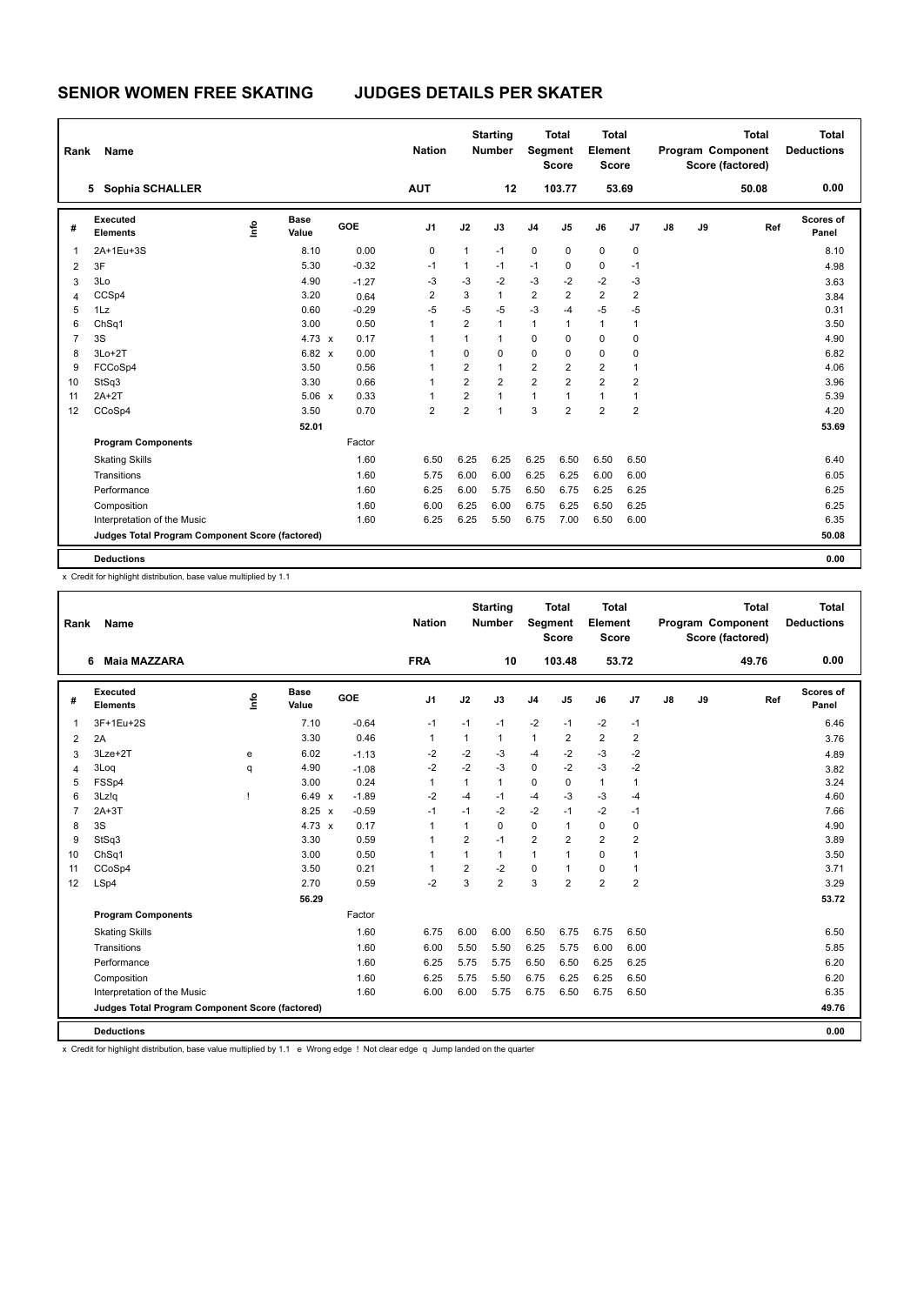| Rank           | Name                                            |         |                      |            | <b>Nation</b>  |                | <b>Starting</b><br><b>Number</b> |                | <b>Total</b><br>Segment<br><b>Score</b> | Total<br>Element<br><b>Score</b> |                |    |    | <b>Total</b><br><b>Program Component</b><br>Score (factored) | <b>Total</b><br><b>Deductions</b> |
|----------------|-------------------------------------------------|---------|----------------------|------------|----------------|----------------|----------------------------------|----------------|-----------------------------------------|----------------------------------|----------------|----|----|--------------------------------------------------------------|-----------------------------------|
|                | 7 Lindsay VAN ZUNDERT                           |         |                      |            | <b>NED</b>     |                | 7                                |                | 99.83                                   |                                  | 50.91          |    |    | 49.92                                                        | $-1.00$                           |
| #              | Executed<br><b>Elements</b>                     | ١f٥     | <b>Base</b><br>Value | GOE        | J <sub>1</sub> | J2             | J3                               | J <sub>4</sub> | J <sub>5</sub>                          | J6                               | J7             | J8 | J9 | Ref                                                          | Scores of<br>Panel                |
| -1             | $3Lz + 2T$                                      |         | 7.20                 | 0.94       | 2              | 2              | $\mathbf{1}$                     | 0              | 2                                       | $\mathbf{1}$                     | 2              |    |    |                                                              | 8.14                              |
| $\overline{2}$ | 3Fq                                             | q       | 5.30                 | $-2.65$    | $-5$           | $-5$           | $-4$                             | $-5$           | $-5$                                    | $-5$                             | $-5$           |    |    |                                                              | 2.65                              |
| 3              | 3Lo                                             |         | 4.90                 | 0.49       | 2              | $\mathbf{1}$   | 0                                | $\mathbf{1}$   | $\mathbf{1}$                            | $\mathbf{1}$                     | $\mathbf{1}$   |    |    |                                                              | 5.39                              |
| 4              | 2A                                              |         | 3.30                 | $-0.92$    | $-2$           | $-3$           | $-2$                             | $-3$           | $-3$                                    | $-3$                             | $-3$           |    |    |                                                              | 2.38                              |
| 5              | FCCoSp4                                         |         | 3.50                 | 0.70       | $\overline{2}$ | 3              | $\overline{2}$                   | $\overline{2}$ | $\overline{2}$                          | $\overline{2}$                   | $\overline{2}$ |    |    |                                                              | 4.20                              |
| 6              | 2Lz                                             |         | 2.31 x               | 0.08       | $\mathbf 0$    | 0              | $\mathbf 0$                      | $\mathbf 0$    | $\overline{1}$                          | $\mathbf{1}$                     | 1              |    |    |                                                              | 2.39                              |
| $\overline{7}$ | 3Lo+2A+SEQ                                      |         | $7.22 \times$        | 0.49       | 1              | $\mathbf{1}$   | $\mathbf{1}$                     | $\mathbf{1}$   | $\Omega$                                | $\mathbf{1}$                     | $\mathbf{1}$   |    |    |                                                              | 7.71                              |
| 8              | $3S+2T<<$                                       | $\prec$ | $5.17 \times$        | $-2.15$    | $-5$           | $-5$           | $-5$                             | $-5$           | $-5$                                    | $-5$                             | $-5$           |    |    |                                                              | 3.02                              |
| 9              | CCoSp4                                          |         | 3.50                 | 0.70       | $\overline{2}$ | $\overline{2}$ | $\overline{2}$                   | $\mathbf{1}$   | $\overline{2}$                          | $\overline{2}$                   | $\overline{2}$ |    |    |                                                              | 4.20                              |
| 10             | StSq3                                           |         | 3.30                 | 0.53       | $\overline{2}$ | $\Omega$       | $\mathbf{1}$                     | 3              | 1                                       | $\overline{2}$                   | 2              |    |    |                                                              | 3.83                              |
| 11             | ChSq1                                           |         | 3.00                 | 0.60       | $\overline{1}$ | $\overline{1}$ | $\Omega$                         | $\overline{2}$ | 1                                       | $\mathbf{1}$                     | $\overline{2}$ |    |    |                                                              | 3.60                              |
| 12             | LSp4                                            |         | 2.70                 | 0.70       | $\overline{2}$ | $\overline{2}$ | $\overline{2}$                   | 3              | 3                                       | 3                                | 3              |    |    |                                                              | 3.40                              |
|                |                                                 |         | 51.40                |            |                |                |                                  |                |                                         |                                  |                |    |    |                                                              | 50.91                             |
|                | <b>Program Components</b>                       |         |                      | Factor     |                |                |                                  |                |                                         |                                  |                |    |    |                                                              |                                   |
|                | <b>Skating Skills</b>                           |         |                      | 1.60       | 6.50           | 5.75           | 5.75                             | 6.50           | 7.00                                    | 6.75                             | 6.50           |    |    |                                                              | 6.40                              |
|                | Transitions                                     |         |                      | 1.60       | 5.75           | 5.50           | 5.25                             | 6.00           | 6.00                                    | 6.25                             | 6.25           |    |    |                                                              | 5.90                              |
|                | Performance                                     |         |                      | 1.60       | 6.25           | 5.25           | 5.75                             | 6.25           | 6.75                                    | 6.25                             | 6.25           |    |    |                                                              | 6.15                              |
|                | Composition                                     |         |                      | 1.60       | 6.50           | 5.50           | 5.00                             | 7.00           | 6.75                                    | 7.00                             | 6.75           |    |    |                                                              | 6.50                              |
|                | Interpretation of the Music                     |         |                      | 1.60       | 6.00           | 5.50           | 5.25                             | 6.75           | 6.75                                    | 6.50                             | 6.50           |    |    |                                                              | 6.25                              |
|                | Judges Total Program Component Score (factored) |         |                      |            |                |                |                                  |                |                                         |                                  |                |    |    |                                                              | 49.92                             |
|                | <b>Deductions</b>                               |         | Falls:               | $-1.00(1)$ |                |                |                                  |                |                                         |                                  |                |    |    |                                                              | $-1.00$                           |

<< Downgraded jump x Credit for highlight distribution, base value multiplied by 1.1 q Jump landed on the quarter

| Rank           | Name                                            |      |                      |            | <b>Nation</b>  |                | <b>Starting</b><br><b>Number</b> | Segment        | <b>Total</b><br><b>Score</b> | <b>Total</b><br>Element<br><b>Score</b> |                |               |    | <b>Total</b><br>Program Component<br>Score (factored) | Total<br><b>Deductions</b> |
|----------------|-------------------------------------------------|------|----------------------|------------|----------------|----------------|----------------------------------|----------------|------------------------------|-----------------------------------------|----------------|---------------|----|-------------------------------------------------------|----------------------------|
|                | <b>Stefanie PESENDORFER</b><br>8.               |      |                      |            | <b>AUT</b>     |                | 5                                |                | 93.41                        |                                         | 52.73          |               |    | 41.68                                                 | $-1.00$                    |
| #              | Executed<br><b>Elements</b>                     | lnfo | <b>Base</b><br>Value | GOE        | J <sub>1</sub> | J2             | J3                               | J <sub>4</sub> | J <sub>5</sub>               | J6                                      | J <sub>7</sub> | $\mathsf{J}8$ | J9 | Ref                                                   | Scores of<br>Panel         |
| 1              | 3Lz                                             |      | 5.90                 | 0.47       | $\overline{1}$ | 1              | $\mathbf{1}$                     | $\pmb{0}$      | $\mathbf 0$                  | $\mathbf{1}$                            | $\mathbf{1}$   |               |    |                                                       | 6.37                       |
| $\overline{2}$ | 3F+1Eu+2S                                       |      | 7.10                 | $-0.11$    | $\mathbf{1}$   | $-1$           | 0                                | $-1$           | $\mathbf{1}$                 | $\Omega$                                | $-1$           |               |    |                                                       | 6.99                       |
| 3              | $3T+3T$                                         |      | 8.40                 | 0.17       | $\overline{1}$ | 0              | $\mathbf{1}$                     | 0              | $\mathbf{1}$                 | 0                                       | $\mathbf 0$    |               |    |                                                       | 8.57                       |
| 4              | 3Lo                                             |      | 4.90                 | $-0.98$    | $-1$           | $-2$           | $-2$                             | $-2$           | $-2$                         | $-2$                                    | $-2$           |               |    |                                                       | 3.92                       |
| 5              | CCoSp4                                          |      | 3.50                 | 0.35       | $\overline{1}$ | 2              | $-1$                             | $\mathbf{1}$   | $\mathbf{1}$                 | $\mathbf{1}$                            | $\overline{1}$ |               |    |                                                       | 3.85                       |
| 6              | StSq3                                           |      | 3.30                 | 0.33       | -1             | 1              | $\mathbf{1}$                     | $\mathbf{1}$   | 1                            | $\mathbf{1}$                            | $\overline{1}$ |               |    |                                                       | 3.63                       |
| 7              | 3F<<                                            | <<   | $1.98 \times$        | $-0.90$    | $-5$           | $-5$           | $-5$                             | $-5$           | $-5$                         | $-5$                                    | $-5$           |               |    |                                                       | 1.08                       |
| 8              | 2A                                              |      | $3.63 \times$        | 0.33       | $\overline{1}$ | $\overline{2}$ | $\mathbf{1}$                     | $\mathbf{1}$   | 1                            | $\mathbf{1}$                            | 0              |               |    |                                                       | 3.96                       |
| 9              | $2A+2T$                                         |      | $5.06 \times$        | 0.00       | $\mathbf 0$    | $\mathbf{1}$   | $\Omega$                         | $\mathbf 0$    | $\Omega$                     | 0                                       | $-1$           |               |    |                                                       | 5.06                       |
| 10             | CSp3                                            |      | 2.30                 | 0.32       | $\overline{1}$ | $\overline{2}$ | $\overline{2}$                   | $\overline{2}$ | $\mathbf{1}$                 | $\mathbf{1}$                            | $\overline{1}$ |               |    |                                                       | 2.62                       |
| 11             | FSSp4                                           |      | 3.00                 | 0.18       | 1              | 1              | $\mathbf{1}$                     | $\mathbf{1}$   | $\mathbf 0$                  | 0                                       | $\mathbf 0$    |               |    |                                                       | 3.18                       |
| 12             | ChSq1                                           |      | 3.00                 | 0.50       | $\overline{2}$ | 1              | $\overline{1}$                   | $\overline{1}$ | 1                            | 1                                       | $\mathbf 0$    |               |    |                                                       | 3.50                       |
|                |                                                 |      | 52.07                |            |                |                |                                  |                |                              |                                         |                |               |    |                                                       | 52.73                      |
|                | <b>Program Components</b>                       |      |                      | Factor     |                |                |                                  |                |                              |                                         |                |               |    |                                                       |                            |
|                | <b>Skating Skills</b>                           |      |                      | 1.60       | 5.50           | 5.00           | 5.25                             | 5.75           | 6.00                         | 6.00                                    | 5.25           |               |    |                                                       | 5.55                       |
|                | Transitions                                     |      |                      | 1.60       | 4.75           | 4.50           | 4.50                             | 5.75           | 5.25                         | 5.25                                    | 4.50           |               |    |                                                       | 4.85                       |
|                | Performance                                     |      |                      | 1.60       | 5.00           | 4.75           | 4.75                             | 5.75           | 6.25                         | 5.75                                    | 5.25           |               |    |                                                       | 5.30                       |
|                | Composition                                     |      |                      | 1.60       | 5.25           | 4.75           | 4.50                             | 6.25           | 5.50                         | 5.50                                    | 4.75           |               |    |                                                       | 5.15                       |
|                | Interpretation of the Music                     |      |                      | 1.60       | 5.25           | 4.75           | 4.50                             | 6.00           | 6.00                         | 5.50                                    | 4.50           |               |    |                                                       | 5.20                       |
|                | Judges Total Program Component Score (factored) |      |                      |            |                |                |                                  |                |                              |                                         |                |               |    |                                                       | 41.68                      |
|                | <b>Deductions</b>                               |      | Falls:               | $-1.00(1)$ |                |                |                                  |                |                              |                                         |                |               |    |                                                       | $-1.00$                    |

<< Downgraded jump x Credit for highlight distribution, base value multiplied by 1.1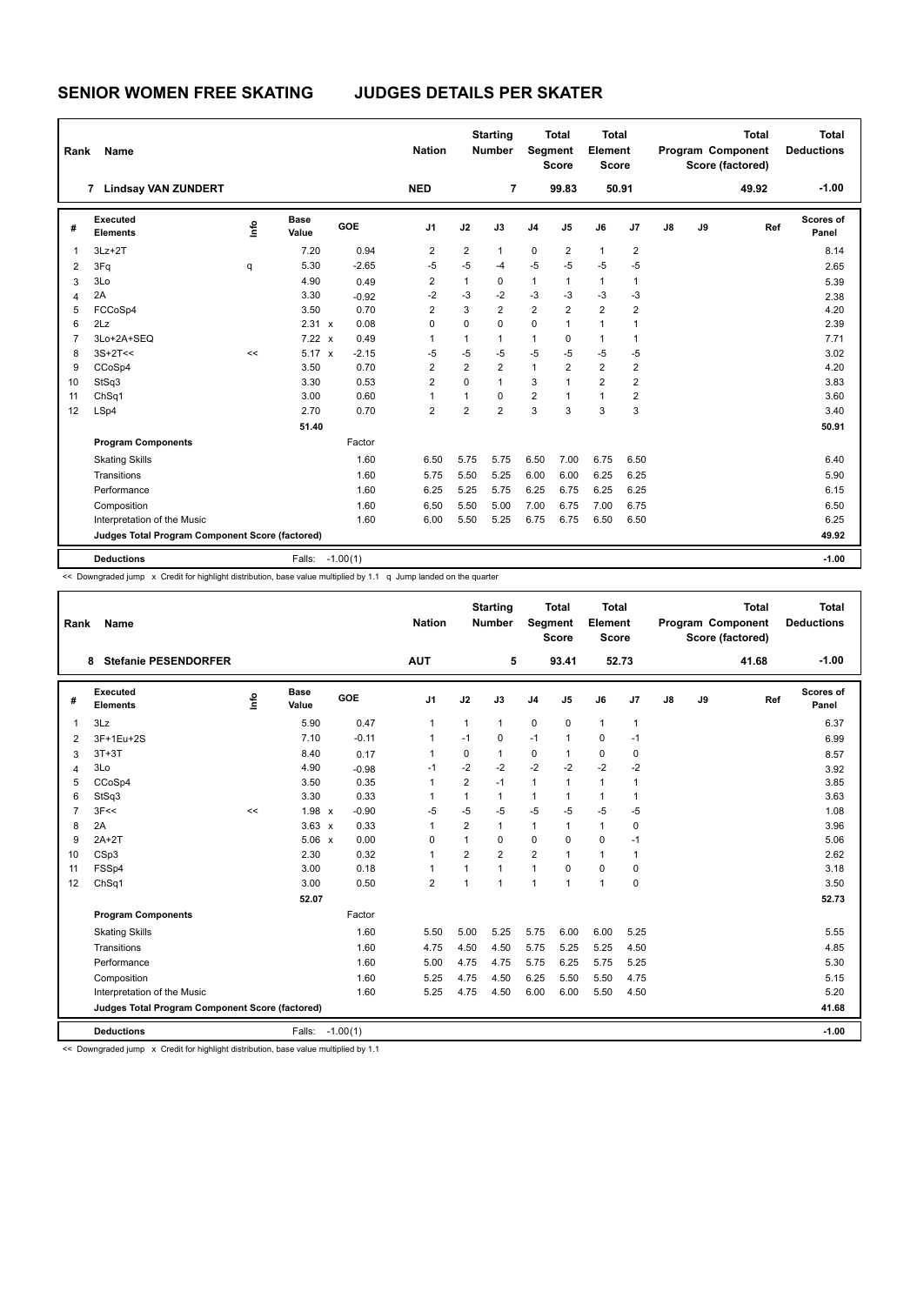| Name                        |           |                      |                                                 | <b>Nation</b>                                          |                |              |                                  |          |                                                  |                |                                                  |    | <b>Total</b> | <b>Total</b><br><b>Deductions</b>            |
|-----------------------------|-----------|----------------------|-------------------------------------------------|--------------------------------------------------------|----------------|--------------|----------------------------------|----------|--------------------------------------------------|----------------|--------------------------------------------------|----|--------------|----------------------------------------------|
| <b>Nina POVEY</b>           |           |                      |                                                 | <b>GBR</b>                                             |                | 11           |                                  |          |                                                  |                |                                                  |    | 48.00        | $-1.00$                                      |
| Executed<br><b>Elements</b> | lnfo      | <b>Base</b><br>Value | GOE                                             | J <sub>1</sub>                                         | J2             | J3           | J <sub>4</sub>                   | J5       | J6                                               | J <sub>7</sub> | $\mathsf{J}8$                                    | J9 |              | Scores of<br>Panel                           |
| 3Lz!                        |           | 5.90                 | $-1.53$                                         | $-3$                                                   | $-3$           | -4           | $-2$                             | $-2$     | $-3$                                             | $-2$           |                                                  |    |              | 4.37                                         |
| 3F                          |           | 5.30                 | $-1.06$                                         | $-2$                                                   | $-1$           | $-2$         | $-2$                             | $-2$     | $-2$                                             | $-2$           |                                                  |    |              | 4.24                                         |
| $3T+2T$                     |           | 5.50                 | $-0.17$                                         | $\Omega$                                               | $\Omega$       | $-1$         | 0                                | $\Omega$ | $-1$                                             | $-1$           |                                                  |    |              | 5.33                                         |
| 3Lo                         |           | 4.90                 | $-0.78$                                         | $-1$                                                   | $-1$           | $-2$         | $-2$                             | $-1$     | $-2$                                             | $-2$           |                                                  |    |              | 4.12                                         |
| FSSp4                       |           | 3.00                 | 0.12                                            | 0                                                      | $\mathbf{1}$   | -3           | $\mathbf{1}$                     | 1        | $\Omega$                                         | 0              |                                                  |    |              | 3.12                                         |
| ChSq1                       |           | 3.00                 | 0.00                                            | 0                                                      | $\mathbf 0$    | $\mathbf{1}$ | $\pmb{0}$                        | $\Omega$ | $\mathbf 0$                                      | $\mathbf 0$    |                                                  |    |              | 3.00                                         |
| 3Lo<<+REP                   | <<        |                      | $-0.85$                                         | $-5$                                                   | $-5$           | $-5$         | $-5$                             | $-5$     | $-5$                                             | $-5$           |                                                  |    |              | 0.46                                         |
| 2A+1Eu+2S                   |           |                      | $-0.53$                                         | $-1$                                                   | $-1$           | $-2$         | $-2$                             | $-2$     | $-2$                                             | $-1$           |                                                  |    |              | 5.08                                         |
| $2A+2T$                     |           |                      | 0.00                                            | 0                                                      | $\Omega$       | $\Omega$     | $\Omega$                         | $\Omega$ | $\Omega$                                         | 0              |                                                  |    |              | 5.06                                         |
| LSp4                        |           | 2.70                 | 0.16                                            | 1                                                      | $\mathbf{1}$   | $-1$         | 1                                | 1        | $\Omega$                                         | $\Omega$       |                                                  |    |              | 2.86                                         |
| CCoSp4                      |           | 3.50                 | 0.42                                            | 1                                                      | $\overline{2}$ | $-1$         | 1                                | 2        | $\mathbf{1}$                                     | 1              |                                                  |    |              | 3.92                                         |
| StSq3                       |           | 3.30                 | 0.20                                            | 0                                                      | $\mathbf{1}$   | $\mathbf 0$  | $\mathbf 0$                      | 1        | $\overline{1}$                                   | $\mathbf{1}$   |                                                  |    |              | 3.50                                         |
|                             |           | 49.08                |                                                 |                                                        |                |              |                                  |          |                                                  |                |                                                  |    |              | 45.06                                        |
| <b>Program Components</b>   |           |                      | Factor                                          |                                                        |                |              |                                  |          |                                                  |                |                                                  |    |              |                                              |
| <b>Skating Skills</b>       |           |                      | 1.60                                            | 6.00                                                   | 6.25           | 5.50         | 6.25                             | 6.00     | 6.00                                             | 6.25           |                                                  |    |              | 6.10                                         |
| Transitions                 |           |                      | 1.60                                            | 5.50                                                   | 6.00           | 5.00         | 6.00                             | 5.50     | 5.50                                             | 5.50           |                                                  |    |              | 5.60                                         |
| Performance                 |           |                      | 1.60                                            | 6.25                                                   | 5.75           | 5.25         | 6.25                             | 6.25     | 6.00                                             | 6.25           |                                                  |    |              | 6.10                                         |
| Composition                 |           |                      | 1.60                                            | 6.50                                                   | 6.25           | 5.00         | 6.50                             | 6.00     | 5.75                                             | 5.75           |                                                  |    |              | 6.05                                         |
| Interpretation of the Music |           |                      | 1.60                                            | 6.00                                                   | 6.50           | 5.50         | 6.50                             | 5.75     | 6.25                                             | 6.25           |                                                  |    |              | 6.15                                         |
|                             |           |                      |                                                 |                                                        |                |              |                                  |          |                                                  |                |                                                  |    |              | 48.00                                        |
| <b>Deductions</b>           |           | Falls:               |                                                 |                                                        |                |              |                                  |          |                                                  |                |                                                  |    |              | $-1.00$                                      |
|                             | Rank<br>9 |                      | Judges Total Program Component Score (factored) | 1.31 x<br>$5.61 \times$<br>$5.06 \times$<br>$-1.00(1)$ |                |              | <b>Starting</b><br><b>Number</b> |          | <b>Total</b><br>Segment<br><b>Score</b><br>92.06 |                | <b>Total</b><br>Element<br><b>Score</b><br>45.06 |    |              | Program Component<br>Score (factored)<br>Ref |

<< Downgraded jump x Credit for highlight distribution, base value multiplied by 1.1 ! Not clear edge REP Jump repetition

| Rank           | Name                                            |         |                      |         | <b>Nation</b>  |                | <b>Starting</b><br><b>Number</b> | Segment        | <b>Total</b><br><b>Score</b> | <b>Total</b><br>Element<br><b>Score</b> |                |               |    | <b>Total</b><br>Program Component<br>Score (factored) | <b>Total</b><br><b>Deductions</b> |
|----------------|-------------------------------------------------|---------|----------------------|---------|----------------|----------------|----------------------------------|----------------|------------------------------|-----------------------------------------|----------------|---------------|----|-------------------------------------------------------|-----------------------------------|
|                | Jocelyn HONG<br>10                              |         |                      |         | <b>NZL</b>     |                | 8                                |                | 89.47                        | 46.31                                   |                |               |    | 44.16                                                 | $-1.00$                           |
| #              | Executed<br><b>Elements</b>                     | ١nf٥    | <b>Base</b><br>Value | GOE     | J <sub>1</sub> | J2             | J3                               | J <sub>4</sub> | J5                           | J6                                      | J7             | $\mathsf{J}8$ | J9 | Ref                                                   | Scores of<br>Panel                |
| 1              | 3Lz                                             |         | 5.90                 | 0.83    | $\mathbf{1}$   | 3              | $\mathbf{1}$                     | $\overline{2}$ | $\overline{2}$               | $\mathbf{1}$                            | $\mathbf{1}$   |               |    |                                                       | 6.73                              |
| $\overline{2}$ | Α                                               |         | 0.00                 | 0.00    |                |                |                                  |                |                              |                                         |                |               |    |                                                       | 0.00                              |
| 3              | CCoSp4                                          |         | 3.50                 | 0.63    | 2              | $\overline{2}$ | 1                                | $\overline{2}$ | $\overline{2}$               | $\overline{2}$                          | $\overline{1}$ |               |    |                                                       | 4.13                              |
| 4              | $3Lo+2T$                                        |         | 6.20                 | 0.49    | $\overline{1}$ | $\overline{2}$ | 0                                | $\mathbf{1}$   | 1                            | $\mathbf{1}$                            | $\mathbf{1}$   |               |    |                                                       | 6.69                              |
| 5              | 2A                                              |         | 3.30                 | 0.46    | 2              | 3              | 0                                | $\overline{2}$ | $\mathbf{1}$                 | $\mathbf{1}$                            | 1              |               |    |                                                       | 3.76                              |
| 6              | StSq3                                           |         | 3.30                 | 0.20    | $\overline{1}$ | $\overline{2}$ | 1                                | $\mathbf 0$    | $\mathbf{1}$                 | $\mathbf 0$                             | 0              |               |    |                                                       | 3.50                              |
| $\overline{7}$ | 3Lz << + REP                                    | <<      | $1.62 \times$        | $-1.05$ | $-5$           | $-5$           | $-5$                             | $-5$           | $-5$                         | $-5$                                    | $-5$           |               |    |                                                       | 0.57                              |
| 8              | 3Lo+1Eu+2S                                      |         | $7.37 \times$        | 0.00    | $\Omega$       | $\mathbf{1}$   | $\Omega$                         | $\mathbf 0$    | $\Omega$                     | $-1$                                    | 0              |               |    |                                                       | 7.37                              |
| 9              | $3S<+2T$                                        | $\prec$ | $5.21 \times$        | $-0.89$ | -3             | $-2$           | $-3$                             | $-2$           | $-2$                         | $-3$                                    | -3             |               |    |                                                       | 4.32                              |
| 10             | FCCoSp3                                         |         | 3.00                 | 0.30    | $\mathbf{1}$   | $\overline{2}$ | 1                                | $\mathbf{1}$   | $\mathbf 0$                  | $\mathbf{1}$                            | $\mathbf{1}$   |               |    |                                                       | 3.30                              |
| 11             | Ch <sub>Sq1</sub>                               |         | 3.00                 | 0.30    | $\overline{1}$ | 1              | 1                                | 0              | $\mathbf{1}$                 | 0                                       | 0              |               |    |                                                       | 3.30                              |
| 12             | LSp3                                            |         | 2.40                 | 0.24    | $\mathbf{1}$   | $\overline{2}$ | 1                                | $\overline{1}$ | $\mathbf{1}$                 | $\mathbf{1}$                            | $\mathbf{1}$   |               |    |                                                       | 2.64                              |
|                |                                                 |         | 44.80                |         |                |                |                                  |                |                              |                                         |                |               |    |                                                       | 46.31                             |
|                | <b>Program Components</b>                       |         |                      | Factor  |                |                |                                  |                |                              |                                         |                |               |    |                                                       |                                   |
|                | <b>Skating Skills</b>                           |         |                      | 1.60    | 5.25           | 6.00           | 5.50                             | 6.50           | 6.75                         | 6.00                                    | 5.75           |               |    |                                                       | 5.95                              |
|                | Transitions                                     |         |                      | 1.60    | 4.50           | 5.50           | 3.75                             | 5.25           | 5.75                         | 5.50                                    | 5.00           |               |    |                                                       | 5.15                              |
|                | Performance                                     |         |                      | 1.60    | 4.75           | 5.75           | 4.50                             | 5.75           | 6.50                         | 5.75                                    | 5.50           |               |    |                                                       | 5.50                              |
|                | Composition                                     |         |                      | 1.60    | 5.00           | 5.75           | 5.00                             | 5.75           | 6.50                         | 5.75                                    | 5.50           |               |    |                                                       | 5.55                              |
|                | Interpretation of the Music                     |         |                      | 1.60    | 5.25           | 6.00           | 4.75                             | 5.50           | 6.25                         | 5.50                                    | 5.00           |               |    |                                                       | 5.45                              |
|                | Judges Total Program Component Score (factored) |         |                      |         |                |                |                                  |                |                              |                                         |                |               |    |                                                       | 44.16                             |
|                | <b>Deductions</b>                               |         | Falls: -1.00(1)      |         |                |                |                                  |                |                              |                                         |                |               |    |                                                       | $-1.00$                           |

< Under-rotated jump << Downgraded jump x Credit for highlight distribution, base value multiplied by 1.1 REP Jump repetition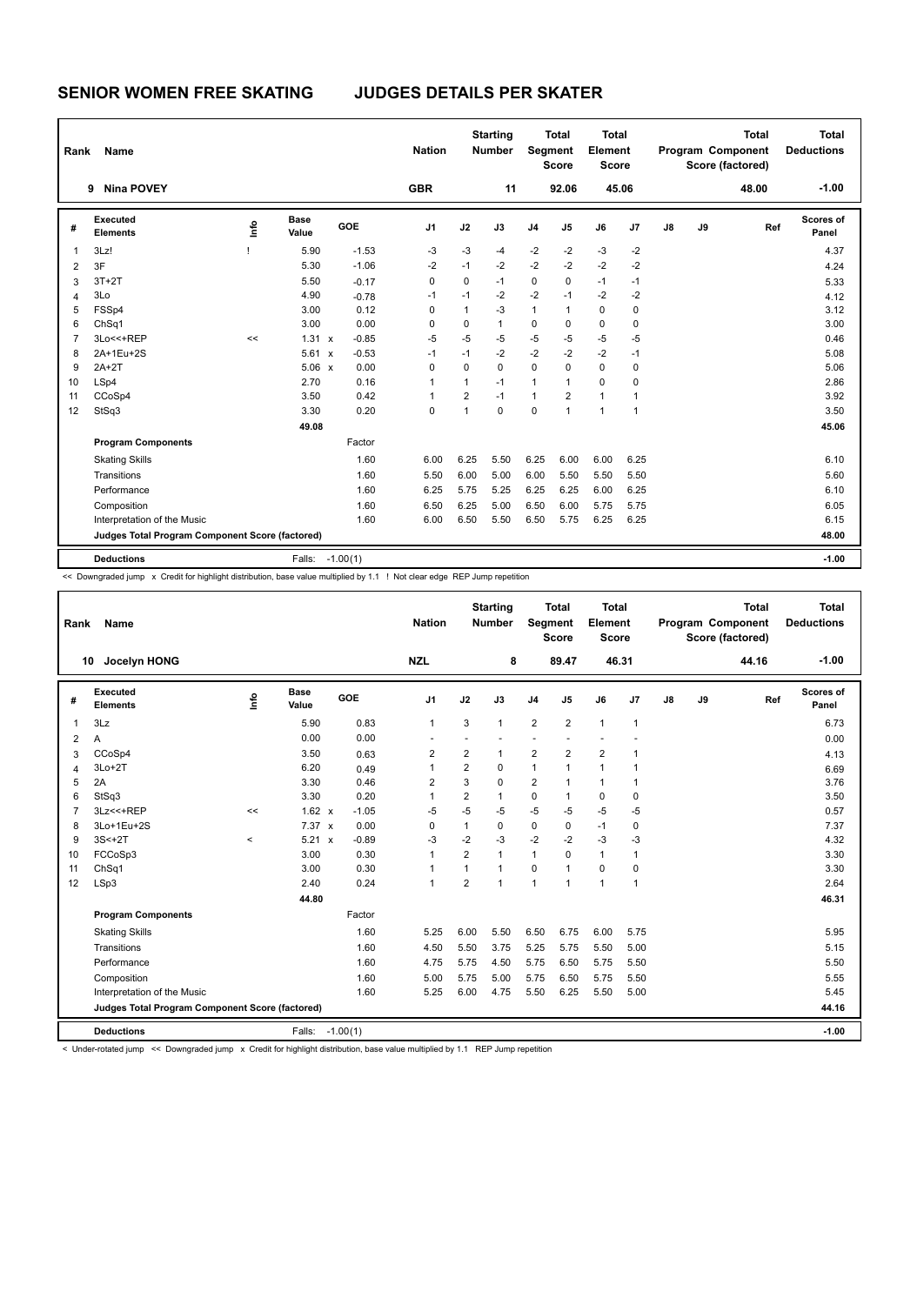| Rank           | <b>Name</b>                                     |      |                      |         | <b>Nation</b>  |                | <b>Starting</b><br><b>Number</b> |                | <b>Total</b><br>Segment<br><b>Score</b> | <b>Total</b><br>Element<br><b>Score</b> |       |    |    | <b>Total</b><br><b>Program Component</b><br>Score (factored) | <b>Total</b><br><b>Deductions</b> |
|----------------|-------------------------------------------------|------|----------------------|---------|----------------|----------------|----------------------------------|----------------|-----------------------------------------|-----------------------------------------|-------|----|----|--------------------------------------------------------------|-----------------------------------|
|                | <b>Niki WORIES</b><br>11                        |      |                      |         | <b>NED</b>     |                | 6                                |                | 86.59                                   |                                         | 39.39 |    |    | 47.20                                                        | 0.00                              |
| #              | Executed<br><b>Elements</b>                     | lnfo | <b>Base</b><br>Value | GOE     | J <sub>1</sub> | J2             | J3                               | J <sub>4</sub> | J <sub>5</sub>                          | J6                                      | J7    | J8 | J9 | Ref                                                          | Scores of<br>Panel                |
| $\overline{1}$ | $2A+3T<<$                                       | <<   | 4.60                 | $-1.12$ | $-3$           | $-3$           | $-4$                             | $-4$           | $-3$                                    | $-4$                                    | $-3$  |    |    |                                                              | 3.48                              |
| $\overline{2}$ | $3F+2T$                                         |      | 6.60                 | $-0.32$ | 0              | 0              | $\mathbf 0$                      | $\mathbf 0$    | $-1$                                    | $-2$                                    | $-2$  |    |    |                                                              | 6.28                              |
| 3              | 2A+1Eu+2S                                       |      | 5.10                 | $-0.40$ | $-1$           | $-1$           | $-1$                             | 0              | $-1$                                    | $-2$                                    | $-2$  |    |    |                                                              | 4.70                              |
| 4              | 2S                                              |      | 1.30                 | 0.00    | 0              | $\mathbf 0$    | $\Omega$                         | 0              | $-1$                                    | $\Omega$                                | 0     |    |    |                                                              | 1.30                              |
| 5              | StSq3                                           |      | 3.30                 | 0.59    | 3              | $\overline{2}$ | $\overline{2}$                   | $\overline{2}$ | $\overline{1}$                          | $\mathbf{1}$                            | 2     |    |    |                                                              | 3.89                              |
| 6              | FCCoSp4                                         |      | 3.50                 | 0.35    | 1              | $\overline{1}$ | $\mathbf{1}$                     | 1              | 1                                       | $\mathbf{1}$                            | 1     |    |    |                                                              | 3.85                              |
| $\overline{7}$ | 3Lz                                             |      | $6.49 \times$        | $-2.12$ | $-5$           | $-3$           | -3                               | $-4$           | $-3$                                    | $-4$                                    | $-4$  |    |    |                                                              | 4.37                              |
| 8              | 3F<<                                            | <<   | $1.98 \times$        | $-0.90$ | $-5$           | $-5$           | $-5$                             | $-5$           | $-5$                                    | $-5$                                    | $-5$  |    |    |                                                              | 1.08                              |
| 9              | 1T                                              |      | $0.44 \times$        | $-0.05$ | $-1$           | $-1$           | $-2$                             | $\mathbf 0$    | $-1$                                    | $-1$                                    | $-2$  |    |    |                                                              | 0.39                              |
| 10             | ChSq1                                           |      | 3.00                 | 0.30    | 1              | 1              | $\mathbf{1}$                     | $\overline{2}$ | $\Omega$                                | $\mathbf 0$                             | 0     |    |    |                                                              | 3.30                              |
| 11             | CCoSp4                                          |      | 3.50                 | 0.28    | 2              | 2              | 0                                | $\mathbf{1}$   | $\overline{1}$                          | 0                                       | 0     |    |    |                                                              | 3.78                              |
| 12             | LSp4                                            |      | 2.70                 | 0.27    | 1              | $\overline{2}$ | $\mathbf{1}$                     | $\Omega$       | $\overline{1}$                          | $\mathbf{1}$                            | 1     |    |    |                                                              | 2.97                              |
|                |                                                 |      | 42.51                |         |                |                |                                  |                |                                         |                                         |       |    |    |                                                              | 39.39                             |
|                | <b>Program Components</b>                       |      |                      | Factor  |                |                |                                  |                |                                         |                                         |       |    |    |                                                              |                                   |
|                | <b>Skating Skills</b>                           |      |                      | 1.60    | 6.50           | 5.50           | 5.50                             | 6.00           | 6.00                                    | 6.00                                    | 6.00  |    |    |                                                              | 5.90                              |
|                | Transitions                                     |      |                      | 1.60    | 5.75           | 4.50           | 5.25                             | 6.00           | 5.50                                    | 5.75                                    | 5.50  |    |    |                                                              | 5.55                              |
|                | Performance                                     |      |                      | 1.60    | 7.00           | 5.00           | 5.75                             | 5.75           | 5.50                                    | 5.50                                    | 5.50  |    |    |                                                              | 5.60                              |
|                | Composition                                     |      |                      | 1.60    | 7.25           | 5.50           | 5.50                             | 7.00           | 6.25                                    | 6.00                                    | 6.00  |    |    |                                                              | 6.15                              |
|                | Interpretation of the Music                     |      |                      | 1.60    | 7.25           | 5.75           | 6.25                             | 7.25           | 6.50                                    | 5.75                                    | 5.50  |    |    |                                                              | 6.30                              |
|                | Judges Total Program Component Score (factored) |      |                      |         |                |                |                                  |                |                                         |                                         |       |    |    |                                                              | 47.20                             |
|                | <b>Deductions</b>                               |      |                      |         |                |                |                                  |                |                                         |                                         |       |    |    |                                                              | 0.00                              |

<< Downgraded jump x Credit for highlight distribution, base value multiplied by 1.1

| Rank           | Name                                            |      |                      |            | <b>Nation</b>  |                | <b>Starting</b><br><b>Number</b> | Segment        | <b>Total</b><br><b>Score</b> | Total<br>Element<br><b>Score</b> |                |    |    | <b>Total</b><br>Program Component<br>Score (factored) | <b>Total</b><br><b>Deductions</b> |
|----------------|-------------------------------------------------|------|----------------------|------------|----------------|----------------|----------------------------------|----------------|------------------------------|----------------------------------|----------------|----|----|-------------------------------------------------------|-----------------------------------|
|                | Jade HOVINE<br>12                               |      |                      |            | <b>BEL</b>     |                | 4                                |                | 86.08                        |                                  | 48.52          |    |    | 38.56                                                 | $-1.00$                           |
| #              | <b>Executed</b><br><b>Elements</b>              | Lnfo | <b>Base</b><br>Value | GOE        | J <sub>1</sub> | J2             | J3                               | J <sub>4</sub> | J5                           | J6                               | J7             | J8 | J9 | Ref                                                   | Scores of<br>Panel                |
| $\overline{1}$ | 3Lz                                             |      | 5.90                 | $-2.95$    | $-5$           | $-5$           | $-5$                             | -5             | $-5$                         | $-5$                             | $-5$           |    |    |                                                       | 2.95                              |
| 2              | $3Lo+2T$                                        |      | 6.20                 | $-0.20$    | $-1$           | $-1$           | $-2$                             | 0              | 0                            | $\mathbf 0$                      | $\mathbf 0$    |    |    |                                                       | 6.00                              |
| 3              | 3Loq                                            | q    | 4.90                 | $-0.88$    | $-2$           | $-2$           | $-1$                             | $-2$           | $-2$                         | $-2$                             | $-1$           |    |    |                                                       | 4.02                              |
| $\overline{4}$ | 3Sq+2T+2Lo                                      | q    | 7.30                 | $-1.12$    | $-3$           | $-2$           | $-2$                             | $-3$           | $-2$                         | $-3$                             | $-3$           |    |    |                                                       | 6.18                              |
| 5              | FCCoSp4                                         |      | 3.50                 | 0.35       | $\mathbf{1}$   | $\mathbf{1}$   | $\mathbf{1}$                     | $\mathbf{1}$   | $\mathbf{1}$                 | $\mathbf{1}$                     | $\mathbf{1}$   |    |    |                                                       | 3.85                              |
| 6              | 3S                                              |      | 4.73 $\times$        | $-0.43$    | $-2$           | $-1$           | $-1$                             | $-1$           | $-1$                         | $-1$                             | $-1$           |    |    |                                                       | 4.30                              |
| $\overline{7}$ | 2A                                              |      | $3.63 \times$        | $-0.40$    | $-1$           | $-1$           | $-1$                             | $-2$           | 0                            | $-1$                             | $-3$           |    |    |                                                       | 3.23                              |
| 8              | 2Aq+2Lo                                         | q    | $5.50 \times$        | $-0.73$    | $-2$           | $-2$           | $-1$                             | $-2$           | $-2$                         | $-3$                             | $-3$           |    |    |                                                       | 4.77                              |
| 9              | LSp4                                            |      | 2.70                 | 0.16       | $\Omega$       | $\Omega$       | $\Omega$                         | 0              | 3                            | $\overline{2}$                   | $\mathbf{1}$   |    |    |                                                       | 2.86                              |
| 10             | ChSq1                                           |      | 3.00                 | 0.30       | $\mathbf{1}$   | $\overline{1}$ | $\Omega$                         | $\mathbf 0$    | $\Omega$                     | $\mathbf{1}$                     | $\mathbf{1}$   |    |    |                                                       | 3.30                              |
| 11             | StSq2                                           |      | 2.60                 | 0.26       | 1              | 1              | $\Omega$                         | $\mathbf{1}$   | $\overline{2}$               | $\mathbf{1}$                     | $\mathbf{1}$   |    |    |                                                       | 2.86                              |
| 12             | CCoSp4                                          |      | 3.50                 | 0.70       | $\overline{2}$ | $\overline{2}$ | 1                                | $\overline{2}$ | 3                            | $\overline{2}$                   | $\overline{2}$ |    |    |                                                       | 4.20                              |
|                |                                                 |      | 53.46                |            |                |                |                                  |                |                              |                                  |                |    |    |                                                       | 48.52                             |
|                | <b>Program Components</b>                       |      |                      | Factor     |                |                |                                  |                |                              |                                  |                |    |    |                                                       |                                   |
|                | <b>Skating Skills</b>                           |      |                      | 1.60       | 5.25           | 4.75           | 4.50                             | 5.25           | 5.75                         | 5.75                             | 5.25           |    |    |                                                       | 5.25                              |
|                | Transitions                                     |      |                      | 1.60       | 4.50           | 4.25           | 3.75                             | 3.75           | 5.25                         | 4.75                             | 4.50           |    |    |                                                       | 4.35                              |
|                | Performance                                     |      |                      | 1.60       | 4.75           | 4.00           | 4.25                             | 5.00           | 6.00                         | 5.50                             | 5.00           |    |    |                                                       | 4.90                              |
|                | Composition                                     |      |                      | 1.60       | 5.00           | 4.50           | 3.75                             | 4.75           | 5.75                         | 5.00                             | 4.75           |    |    |                                                       | 4.80                              |
|                | Interpretation of the Music                     |      |                      | 1.60       | 4.75           | 4.50           | 4.25                             | 4.75           | 5.50                         | 5.25                             | 4.75           |    |    |                                                       | 4.80                              |
|                | Judges Total Program Component Score (factored) |      |                      |            |                |                |                                  |                |                              |                                  |                |    |    |                                                       | 38.56                             |
|                | <b>Deductions</b>                               |      | Falls:               | $-1.00(1)$ |                |                |                                  |                |                              |                                  |                |    |    |                                                       | $-1.00$                           |

x Credit for highlight distribution, base value multiplied by 1.1 q Jump landed on the quarter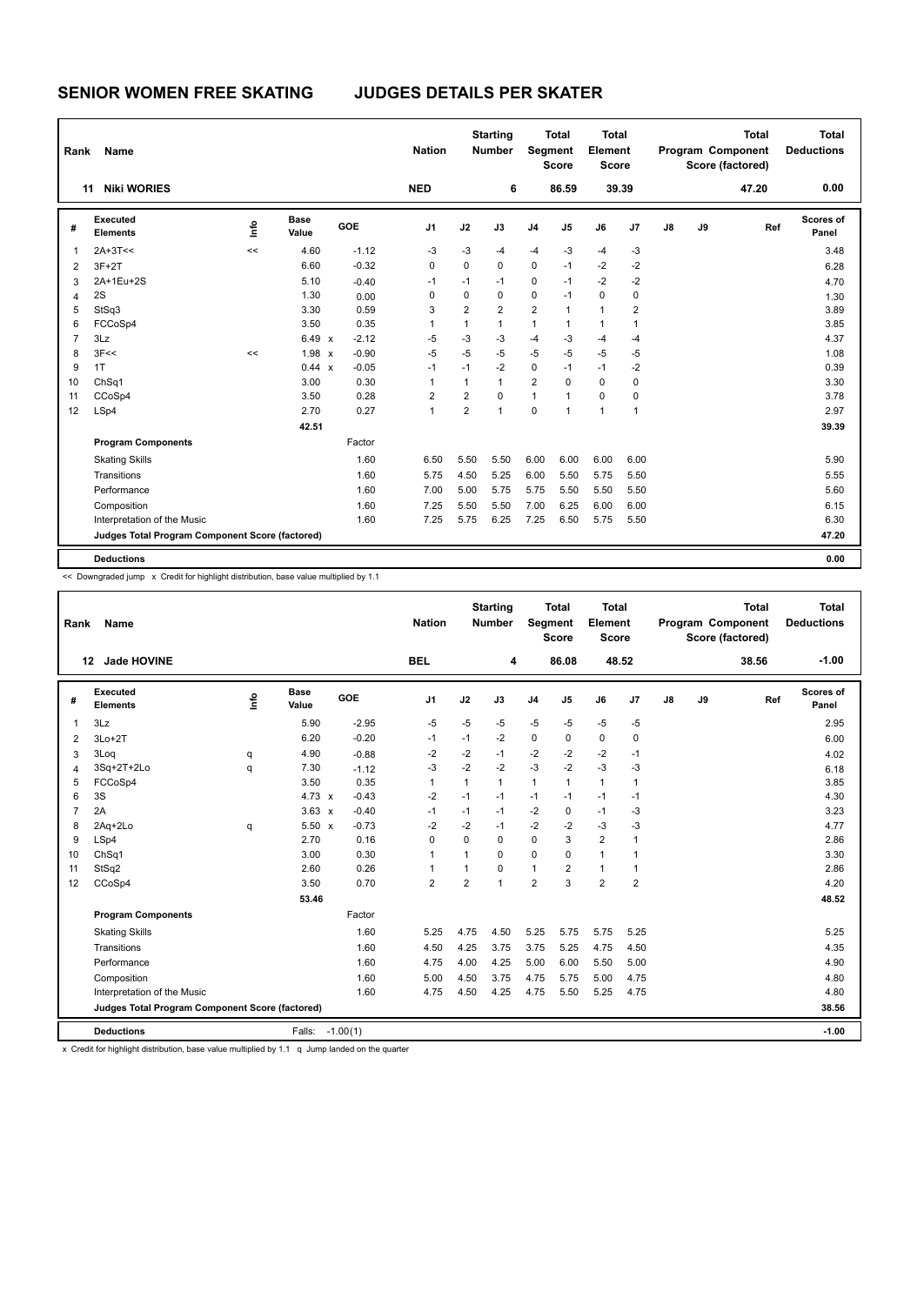| Rank           | Name                                                     |         |                      |            | <b>Nation</b>  |                | <b>Starting</b><br><b>Number</b> | <b>Segment</b> | <b>Total</b><br><b>Score</b> | <b>Total</b><br>Element<br><b>Score</b> |                |               |    | <b>Total</b><br>Program Component<br>Score (factored) | <b>Total</b><br><b>Deductions</b> |
|----------------|----------------------------------------------------------|---------|----------------------|------------|----------------|----------------|----------------------------------|----------------|------------------------------|-----------------------------------------|----------------|---------------|----|-------------------------------------------------------|-----------------------------------|
|                | <b>Jenni SAARINEN</b><br>13                              |         |                      |            | <b>FIN</b>     |                | 14                               |                | 84.22                        |                                         | 33.66          |               |    | 52.56                                                 | $-2.00$                           |
| #              | <b>Executed</b><br><b>Elements</b>                       | ١mfo    | <b>Base</b><br>Value | GOE        | J <sub>1</sub> | J2             | J3                               | J <sub>4</sub> | J <sub>5</sub>               | J6                                      | J <sub>7</sub> | $\mathsf{J}8$ | J9 | Ref                                                   | Scores of<br>Panel                |
| 1              | 3F<                                                      | $\prec$ | 4.24                 | $-2.12$    | $-5$           | $-5$           | $-5$                             | $-5$           | $-5$                         | $-5$                                    | $-5$           |               |    |                                                       | 2.12                              |
| 2              | 2F                                                       |         | 1.80                 | 0.36       | 2              | $\mathbf 0$    | 3                                | $\overline{2}$ | 2                            | $\overline{2}$                          | $\overline{2}$ |               |    |                                                       | 2.16                              |
| 3              | 1Lz                                                      |         | 0.60                 | $-0.07$    | $-1$           | $-1$           | -4                               | 0              | $-2$                         | $-1$                                    | $-1$           |               |    |                                                       | 0.53                              |
| 4              | 2A                                                       |         | 3.30                 | $-0.79$    | $-1$           | $-3$           | $-2$                             | $-2$           | $-3$                         | $-3$                                    | $-2$           |               |    |                                                       | 2.51                              |
| 5              | 3T                                                       |         | 4.20                 | $-2.10$    | $-5$           | $-5$           | -4                               | $-5$           | $-5$                         | -5                                      | $-5$           |               |    |                                                       | 2.10                              |
| 6              | 1S                                                       |         | 0.44 x               | $-0.18$    | $-5$           | $-3$           | $-5$                             | $-3$           | $-5$                         | $-5$                                    | $-5$           |               |    |                                                       | 0.26                              |
| $\overline{7}$ | $2A+2T$                                                  |         | $5.06 \times$        | 0.33       | 1              | 1              | $\mathbf{1}$                     | $\mathbf 0$    | $\mathbf{1}$                 | $\mathbf{1}$                            | 1              |               |    |                                                       | 5.39                              |
| 8              | LSp4                                                     |         | 2.70                 | 0.22       | 1              | 1              | 0                                | 1              | 1                            | $\mathbf{1}$                            | 0              |               |    |                                                       | 2.92                              |
| 9              | FSSp4                                                    |         | 3.00                 | 0.48       | $\overline{2}$ | $\overline{2}$ | $\Omega$                         | 3              | $\overline{2}$               | $\mathbf{1}$                            | 1              |               |    |                                                       | 3.48                              |
| 10             | ChSq1                                                    |         | 3.00                 | 0.90       | $\overline{2}$ | 2              | $\mathbf{1}$                     | 3              | $\mathbf{1}$                 | $\overline{2}$                          | $\overline{2}$ |               |    |                                                       | 3.90                              |
| 11             | StSq3                                                    |         | 3.30                 | 0.79       | 3              | $\overline{2}$ | $\mathbf{1}$                     | 3              | $\overline{2}$               | $\overline{2}$                          | 3              |               |    |                                                       | 4.09                              |
| 12             | CCoSp4                                                   |         | 3.50                 | 0.70       | $\overline{2}$ | $\overline{2}$ | $\overline{2}$                   | 3              | $\overline{2}$               | $\overline{2}$                          | $\overline{2}$ |               |    |                                                       | 4.20                              |
|                |                                                          |         | 35.14                |            |                |                |                                  |                |                              |                                         |                |               |    |                                                       | 33.66                             |
|                | <b>Program Components</b>                                |         |                      | Factor     |                |                |                                  |                |                              |                                         |                |               |    |                                                       |                                   |
|                | <b>Skating Skills</b>                                    |         |                      | 1.60       | 7.00           | 6.75           | 6.00                             | 7.75           | 7.00                         | 7.50                                    | 7.50           |               |    |                                                       | 7.15                              |
|                | Transitions                                              |         |                      | 1.60       | 6.00           | 6.25           | 5.00                             | 7.00           | 6.75                         | 6.50                                    | 6.75           |               |    |                                                       | 6.45                              |
|                | Performance                                              |         |                      | 1.60       | 6.25           | 6.00           | 4.75                             | 6.75           | 6.75                         | 5.50                                    | 5.50           |               |    |                                                       | 6.00                              |
|                | Composition                                              |         |                      | 1.60       | 6.25           | 6.50           | 5.75                             | 7.00           | 7.00                         | 6.75                                    | 7.00           |               |    |                                                       | 6.70                              |
|                | Interpretation of the Music                              |         |                      | 1.60       | 6.75           | 6.50           | 5.25                             | 7.75           | 6.75                         | 6.25                                    | 6.50           |               |    |                                                       | 6.55                              |
|                | Judges Total Program Component Score (factored)<br>52.56 |         |                      |            |                |                |                                  |                |                              |                                         |                |               |    |                                                       |                                   |
|                | <b>Deductions</b>                                        |         | Falls:               | $-2.00(2)$ |                |                |                                  |                |                              |                                         |                |               |    |                                                       | $-2.00$                           |

< Under-rotated jump x Credit for highlight distribution, base value multiplied by 1.1

| Rank                                                     | Name                        |          |                      |            | <b>Nation</b>  |                | <b>Starting</b><br><b>Number</b> | Segment        | <b>Total</b><br><b>Score</b> | Total<br>Element<br><b>Score</b> |      |    |    | <b>Total</b><br>Program Component<br>Score (factored) | <b>Total</b><br><b>Deductions</b> |
|----------------------------------------------------------|-----------------------------|----------|----------------------|------------|----------------|----------------|----------------------------------|----------------|------------------------------|----------------------------------|------|----|----|-------------------------------------------------------|-----------------------------------|
|                                                          | 14 Aleksandra GOLOVKINA     |          |                      |            | <b>LTU</b>     |                | 3                                |                | 76.83                        | 40.91                            |      |    |    | 37.92                                                 | $-2.00$                           |
| #                                                        | Executed<br><b>Elements</b> | <u>f</u> | <b>Base</b><br>Value | GOE        | J <sub>1</sub> | J2             | J3                               | J <sub>4</sub> | J5                           | J6                               | J7   | J8 | J9 | Ref                                                   | Scores of<br>Panel                |
| 1                                                        | 3Lo                         |          | 4.90                 | $-0.10$    | $\mathbf{1}$   | $\mathbf 0$    | 0                                | 0              | $\mathbf 0$                  | $-1$                             | $-1$ |    |    |                                                       | 4.80                              |
| 2                                                        | 2F+1Eu+2S                   |          | 3.60                 | 0.00       | 1              | 0              | 0                                | $-1$           | $\Omega$                     | 0                                | 0    |    |    |                                                       | 3.60                              |
| 3                                                        | 3Lo+REP                     |          | 3.43                 | $-2.45$    | $-5$           | $-5$           | $-3$                             | $-5$           | $-5$                         | $-5$                             | $-5$ |    |    |                                                       | 0.98                              |
| 4                                                        | $2A+2T$                     |          | 4.60                 | 0.40       | $\overline{2}$ | 1              | 1                                | 2              | 1                            | $\mathbf 0$                      | 1    |    |    |                                                       | 5.00                              |
| 5                                                        | FCCoSp4                     |          | 3.50                 | 0.35       | $\mathbf{1}$   | 1              | 1                                | $\overline{2}$ | 1                            | $\mathbf{1}$                     | 1    |    |    |                                                       | 3.85                              |
| 6                                                        | 3Tq                         | q        | 4.62 $x$             | $-2.10$    | $-5$           | $-5$           | $-5$                             | $-5$           | $-5$                         | $-5$                             | $-5$ |    |    |                                                       | 2.52                              |
| $\overline{7}$                                           | $3T < +2T$                  | $\prec$  | $5.13 \times$        | $-0.81$    | $-2$           | $-2$           | $-4$                             | $-2$           | $-2$                         | $-3$                             | $-3$ |    |    |                                                       | 4.32                              |
| 8                                                        | 2A                          |          | $3.63 \times$        | $-0.07$    | $\mathbf 0$    | 1              | $-1$                             | $\mathbf 0$    | 0                            | $\mathbf 0$                      | $-1$ |    |    |                                                       | 3.56                              |
| 9                                                        | ChSq1                       |          | 3.00                 | $-0.20$    | -1             | $\Omega$       | $\mathbf{1}$                     | $\mathbf{1}$   | $-1$                         | $-1$                             | $-1$ |    |    |                                                       | 2.80                              |
| 10                                                       | StSq2                       |          | 2.60                 | 0.05       | $\mathbf 0$    | 0              | 1                                | $\mathbf{1}$   | $\mathbf 0$                  | $\pmb{0}$                        | 0    |    |    |                                                       | 2.65                              |
| 11                                                       | LSp4                        |          | 2.70                 | 0.49       | $\mathbf{1}$   | $\overline{2}$ | $\overline{2}$                   | 2              | 3                            | $\overline{2}$                   | 1    |    |    |                                                       | 3.19                              |
| 12                                                       | CCoSp4                      |          | 3.50                 | 0.14       | $\mathbf 0$    | 1              | $-2$                             | $\mathbf{1}$   | $\overline{2}$               | $\Omega$                         | 0    |    |    |                                                       | 3.64                              |
|                                                          |                             |          | 45.21                |            |                |                |                                  |                |                              |                                  |      |    |    |                                                       | 40.91                             |
|                                                          | <b>Program Components</b>   |          |                      | Factor     |                |                |                                  |                |                              |                                  |      |    |    |                                                       |                                   |
|                                                          | <b>Skating Skills</b>       |          |                      | 1.60       | 5.25           | 4.50           | 4.75                             | 6.00           | 5.75                         | 5.25                             | 4.75 |    |    |                                                       | 5.15                              |
|                                                          | Transitions                 |          |                      | 1.60       | 4.75           | 3.75           | 4.25                             | 6.00           | 5.00                         | 4.25                             | 4.25 |    |    |                                                       | 4.50                              |
|                                                          | Performance                 |          |                      | 1.60       | 5.00           | 4.00           | 4.25                             | 5.50           | 5.25                         | 4.50                             | 4.50 |    |    |                                                       | 4.70                              |
|                                                          | Composition                 |          |                      | 1.60       | 5.25           | 3.75           | 4.50                             | 5.25           | 5.50                         | 4.50                             | 4.50 |    |    |                                                       | 4.80                              |
|                                                          | Interpretation of the Music |          |                      | 1.60       | 4.75           | 4.00           | 4.00                             | 5.50           | 5.25                         | 4.50                             | 4.25 |    |    |                                                       | 4.55                              |
| Judges Total Program Component Score (factored)<br>37.92 |                             |          |                      |            |                |                |                                  |                |                              |                                  |      |    |    |                                                       |                                   |
|                                                          | <b>Deductions</b>           |          | Falls:               | $-2.00(2)$ |                |                |                                  |                |                              |                                  |      |    |    |                                                       | $-2.00$                           |

< Under-rotated jump x Credit for highlight distribution, base value multiplied by 1.1 REP Jump repetition q Jump landed on the quarter